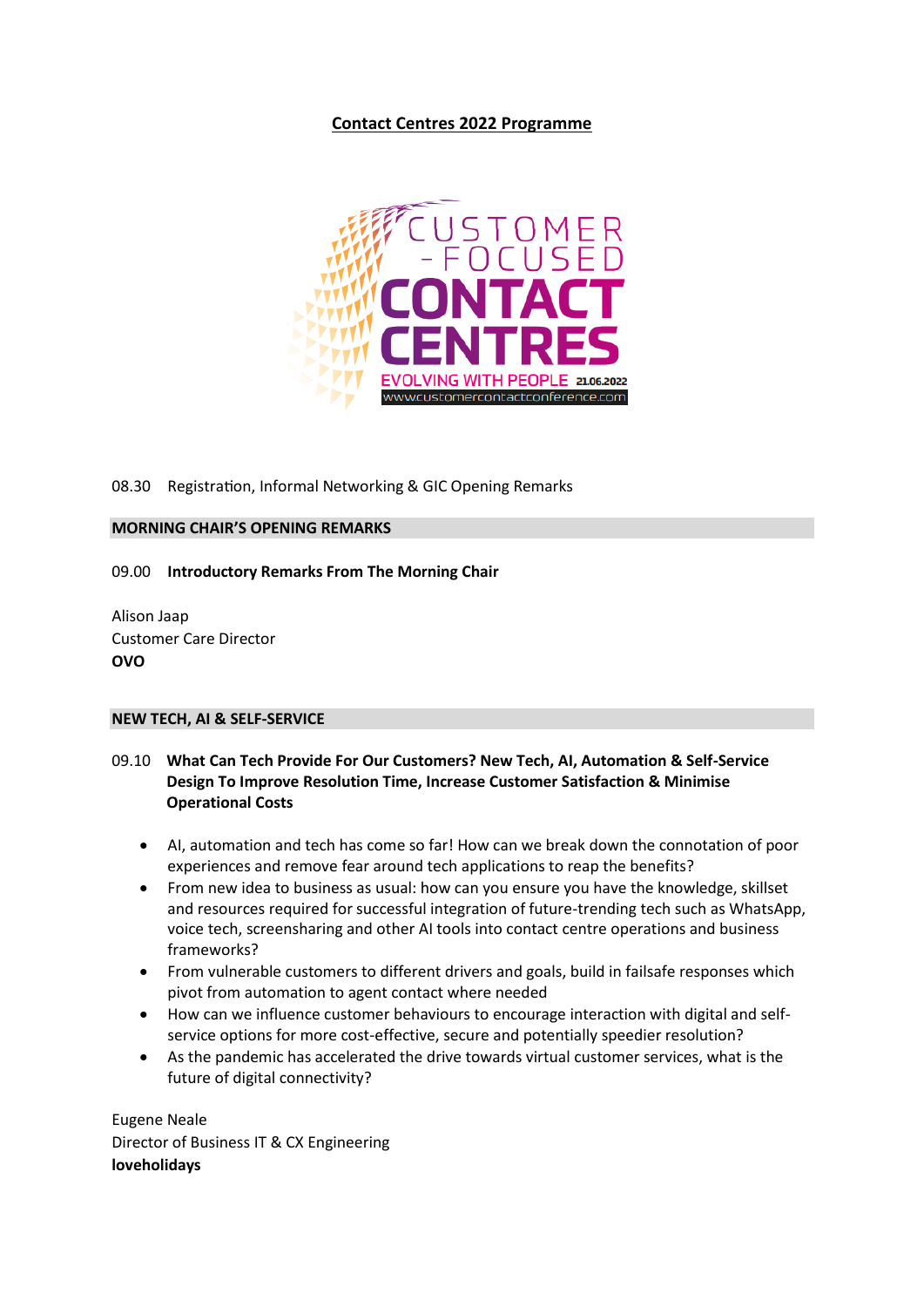### **PRESENTATION BY COWRY CONSULTING**

#### 09.30 **Bonus Presentation Session Reserved For Cowry Consulting**

Ziba Goddard Chief Consulting Officer **cowry consulting**

Raphy March Chief Design Officer **cowry consulting**

#### **VOC: CHANGING EXPECTATIONS & BEHAVIOURS – PANEL DISCUSSION**

## 09.45 **360° Strategies: Level Up Customer Insights & Data Strategies For Responsive, Customer-Driven Contact**

- Soaring customer expectations getting you down? What are the easiest, most effective ways to level up the experience and what lessons can we take from other sectors?
- Leverage CRM to dig into the data and analytics to understand exactly why a customer is getting in contact
- Maximise data opportunities with strategic CRM integrations for a 360° view of customer insights and analytics which increases agility, responsiveness and resource deployment
- From asynchronous messaging and self-service to telephone, what are customer behaviours telling us about what they want their contact to look like and how is this evolving?
- Incorporate social media and online review portals into strategies which quickly action complaints to enhance response times and company reputation

Katie Greer-Thompson CRC Future Customer Experience Delivery Manager **Jaguar Land Rover**

Kirsty Tarbuck Customer Experience Strategy Manager **The Very Group**

Olivia Chambers Customer Insights Manager **Huel**

Kate Birtles Customer Services Director **Biffa**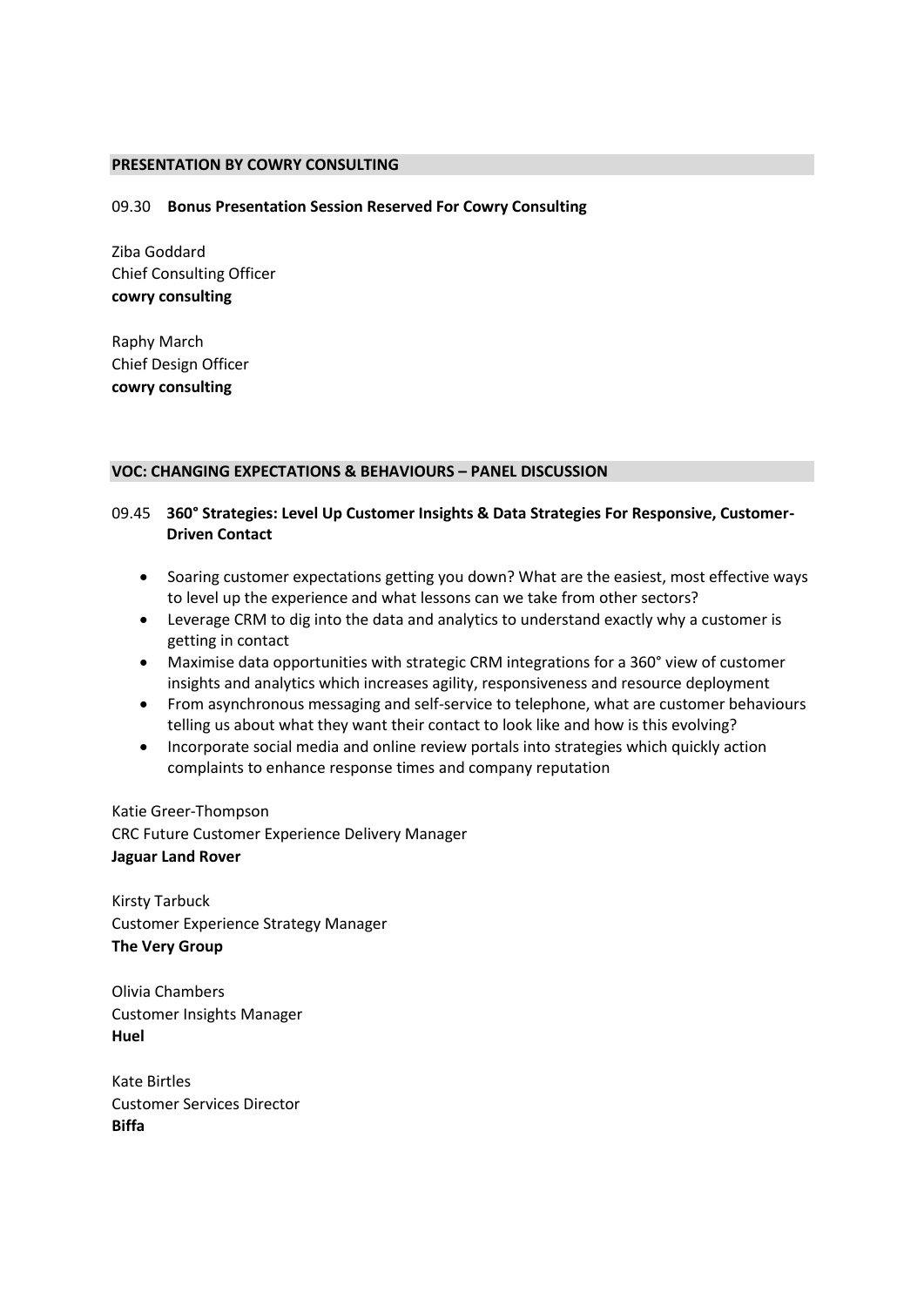## **END-TO-END CUSTOMER JOURNEYS & INSIGHTS – DOUBLE PERSPECTIVE (PERSPECTIVE A)**

## 10.15 **Design Intuitive Journeys & Minimise Pain Points To Achieve Responsive, Engaging Customer Contact & Experiences Across All Channels**

- Generate data-led overviews of customer journeys from first interaction to post-contact care to review demographic trends and optimise experiences
- With contact centres back to the forefront of CX, how can we embrace digitisation to make seamless, effortless connections with customers across all our channels and frontline agents?
- Locate and address the pain points in customer journeys to smooth out automated flows or provide timely, seamless switches to agent intervention
- One size doesn't fit all! Interrogate your customer contact to seek opportunities for personalisation to maximise comms, offer relevancy and enhance loyalty

Tanya Geekie Head Of Customer Experience, UK & EMEA **Meyer Group**

## **MORNING BREAK**

10.35 Morning refreshment break with informal networking

## **REMOTE & FLEXIBLE SERVICE DELIVERY**

# 11.05 **As Post-COVID Employee Expectations Around Flexible & Homeworking Evolve, What Could & Should This Look Like As A Long-Term Contact Centre Model & How Can It Benefit Both Business & Agents?**

- As business in general trends towards hybrid working to what extent can we widen our talent pool and secure top-level talent by offering remote customer contact positions?
- Do agents need to be in one location? What is needed in terms of data, training and tools to trust agents to deliver top-of-the-range customer service wherever they are based?
- Can we seize the opportunity to broaden our customer offering and increase staffing around peak demand with more flexible communications delivered by flexible-hours agents? And what tech is needed to support this?
- Recognise the pressure hybrid or remote working places on team leaders to ensure training and performance are managed and productivity and agent engagement levels are high
- Better understand and navigate the barriers of remote contact to create a strong sense of company identity and personal belonging during the recruitment and onboarding period, and bolster engagement and motivation

Julia Walker-Smith Associate Director, Underwriting, Services & Customer Support **BGL Insurance**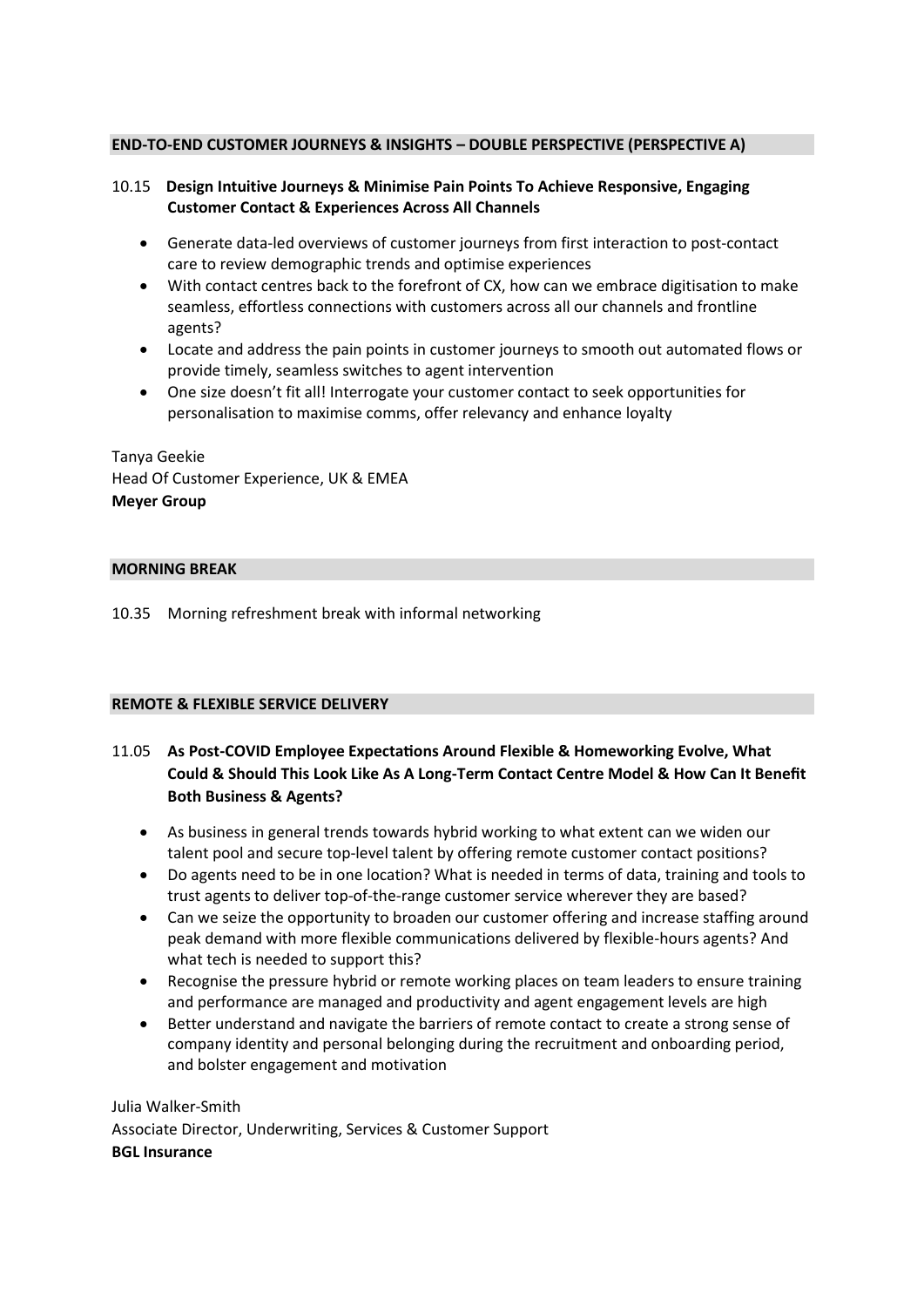#### **PRESENTATION BY NICE**

## 11.25 **Bonus Presentation Session Reserved For NICE**

Gregg Widdowson Director, Sales Engineering EMEA **NICE**

## **ATTRACT, ENGAGE & RETAIN AGENTS – DOUBLE PERSPECTIVE (PERSPECTIVE A)**

# 11.40 **In A Difficult Recruitment Climate, Develop Stand-Out, Benefit-Driven Talent Strategies To Attract, Engage & Retain Agents**

- Temperature-check and analyse the roots of attrition to retain talent and build effective employee value propositions which appeal to today's workforce and mould a sustainable working culture
- Build up your employer branding for solid recruitment strategies which expand your talent pool
- How can you maximise contact-centre specific employee engagement approaches when calls are back-to-back and time equals money?
- Retention, retention, retention: L&D and training strategies to light a fire in agents, define purpose and keep their role exciting, engaging and autonomous

Graham Young Manager Customer Operations - Aviation & Joint Venture Board Director **Shell**

#### **PRESENTATION BY TWILIO**

## 12.00 **Bonus Presentation Session Reserved For Twilio**

## **ATTRACT, ENGAGE & RETAIN AGENTS – DOUBLE PERSPECTIVE (PERSPECTIVE B)**

## 12.15 **In A Difficult Recruitment Climate, Develop Stand-Out, Benefit-Driven Talent Strategies To Attract, Engage & Retain Agents**

- Temperature-check and analyse the roots of attrition to retain talent and build effective employee value propositions which appeal to today's workforce and mould a sustainable working culture
- Build up your employer branding for solid recruitment strategies which expand your talent pool
- How can you maximise contact-centre specific employee engagement approaches when calls are back-to-back and time equals money?
- Retention, retention, retention: L&D and training strategies to light a fire in agents, define purpose and keep their role exciting, engaging and autonomous

Dawn Cronogue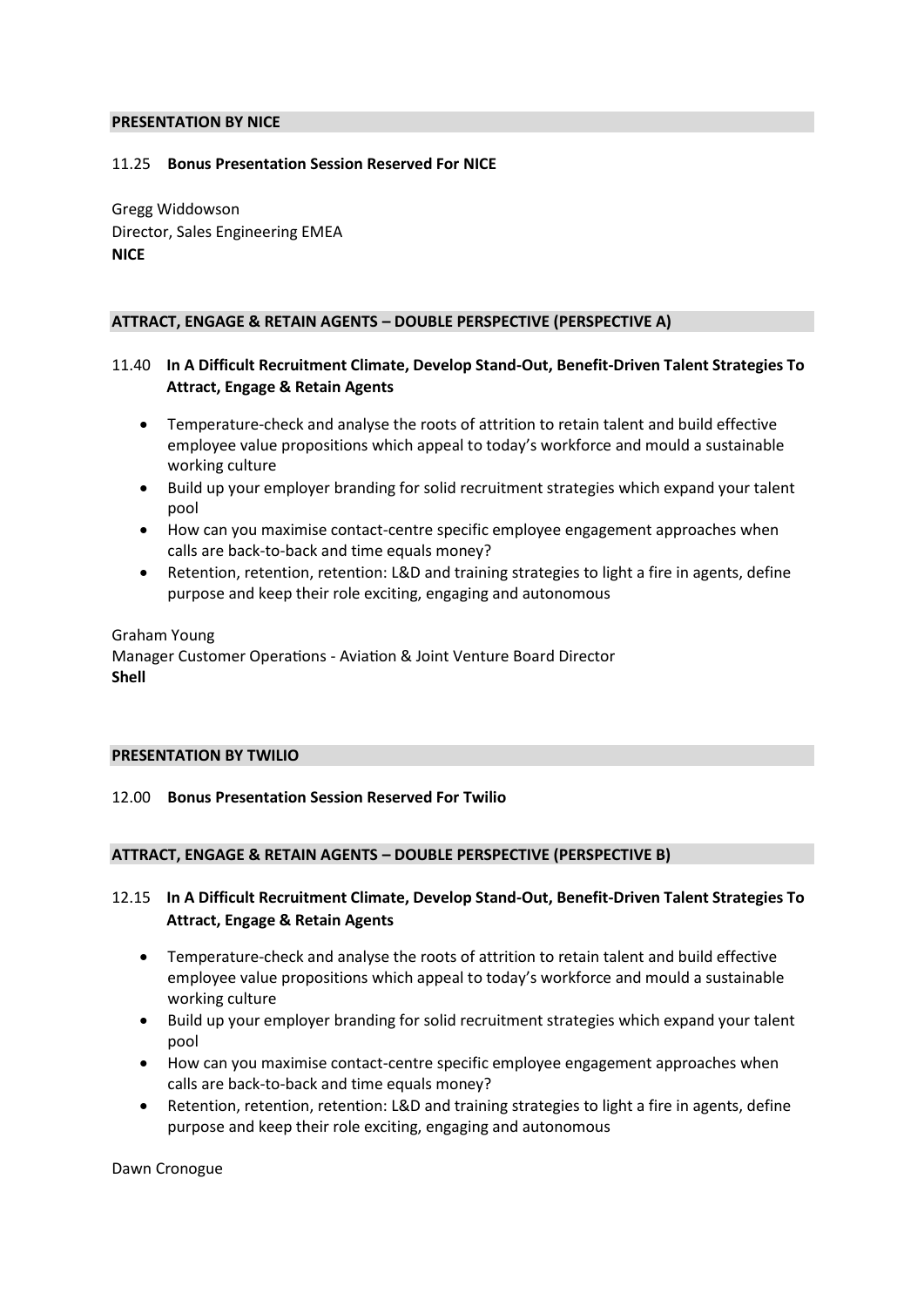Contact Centre Director **Brakes**

#### **MORNING CHAIR'S CLOSING REMARKS**

12.35 **Closing Remarks From The Morning Chair**

Alison Jaap Customer Care Director **OVO**

#### **LUNCH FOR DELEGATES, SPEAKERS & PARTNERS**

12.45 Lunch & Networking

### **AFTERNOON CHAIR'S OPENING REMARKS**

13.45 **Introductory Remarks From The Afternoon Chair**

## **INTERNAL CULTURES & COLLEAGUE EXPERIENCE – PANEL DISCUSSION**

## 13.55 **Cultivate A Customer-Centric Contact Centre Culture Where Agents Are Connected & Independent, Add Value & Feel Valued**

- Happier agents, happier customers: methods to promote wellbeing and support initiatives in offline and online spaces to maintain engaged teams and keep spirits high
- Future pipelines: take care of the next generation by fostering opportunities for progression, agent-to-agent knowledge sharing and creating a culture of connection and support
- Manage business change and transformation to reposition contact centres and customer experience as central and pivotal to the organisation and ensure that value is communicated to our front-line workers
- How can we do more to recognise direct correlation between agent action and high CSAT and NPS scores and celebrate success?

Roseanne Baxter Head Of Customer Care **OVO Energy**

Charlie Adams Customer Service Operations Manager **Vitality**

Dimple Pattani Head of Frontline Customer Support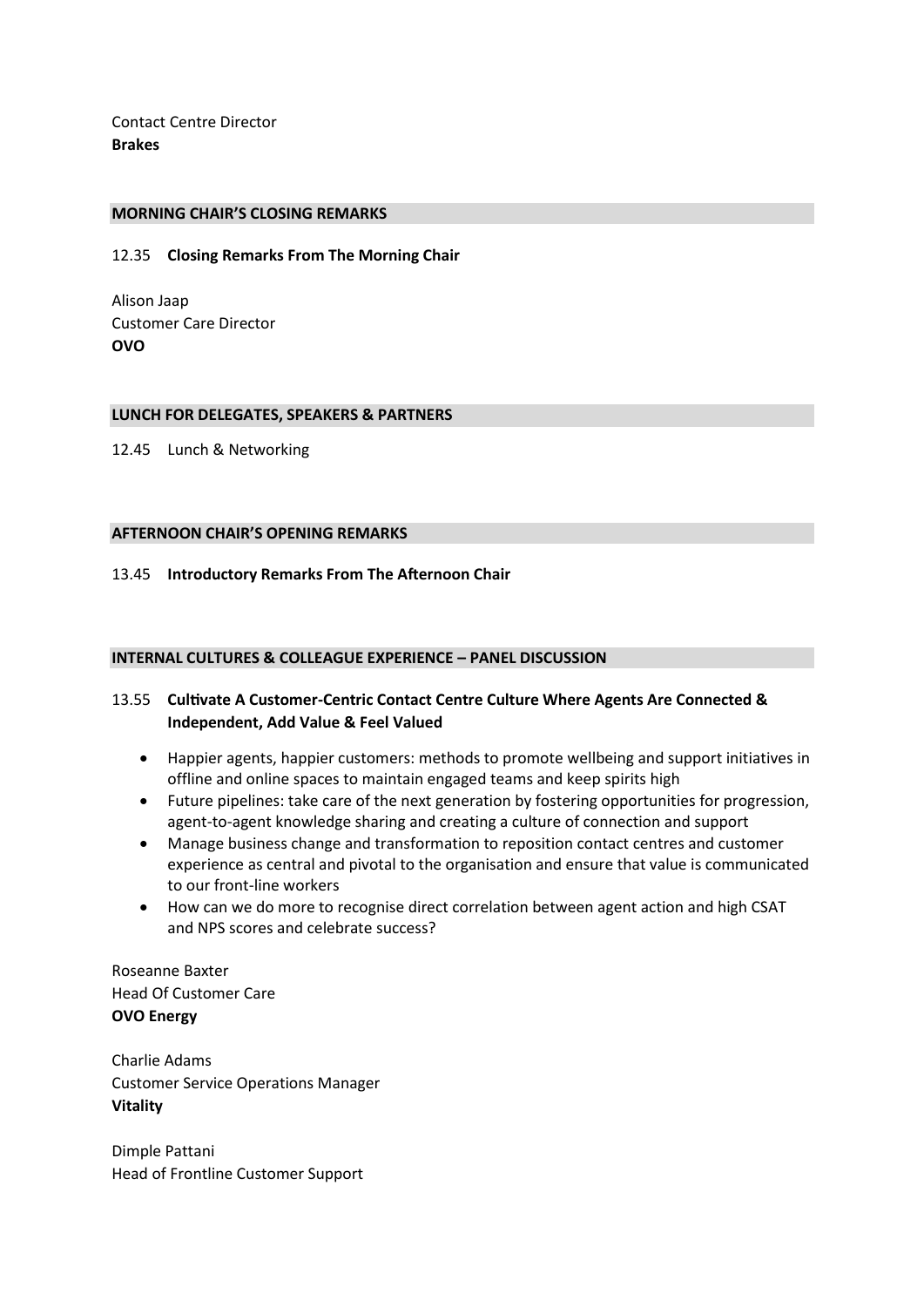## **GoCardless**

Michael O'Brien Head of Fraud Prevention - First Customer Contact Centre **FirstGroup Plc**

### **PRESENTATION BY TALKDESK**

## 14.25 **Bonus Presentation Session Reserved For Talkdesk**

### **END-TO-END CUSTOMER JOURNEYS & INSIGHTS – DOUBLE PERSPECTIVE (PERSPECTIVE B)**

## 14.40 **Design Intuitive Journeys & Minimise Pain Points To Achieve Responsive, Engaging Customer Contact & Experiences Across All Channels**

- Generate data-led overviews of customer journeys from first interaction to post-contact care to review demographic trends and optimise experiences
- With contact centres back to the forefront of CX, how can we embrace digitisation to make seamless, effortless connections with customers across all our channels and frontline agents?
- Locate and address the pain points in customer journeys to smooth out automated flows or provide timely, seamless switches to agent intervention
- One size doesn't fit all! Interrogate your customer contact to seek opportunities for personalisation to maximise comms, offer relevancy and enhance loyalty

Damian Coulton Customer Service Director **SSE Business Energy**

## **PRESENTATION BY Q4ME Limited**

## 15.00 **Give Customers The One Thing Money Can't Buy**

- Resolve queuing frustration
- Make 'waiting on hold' a thing of the past
- Enhance customer experience & NPS
- Improve call centre staff's mental wellbeing
- A simple partnership opportunity

Matthew Norbury **CEO Q4ME Limited**

#### **OMNI-CHANNEL STRATEGY MIX**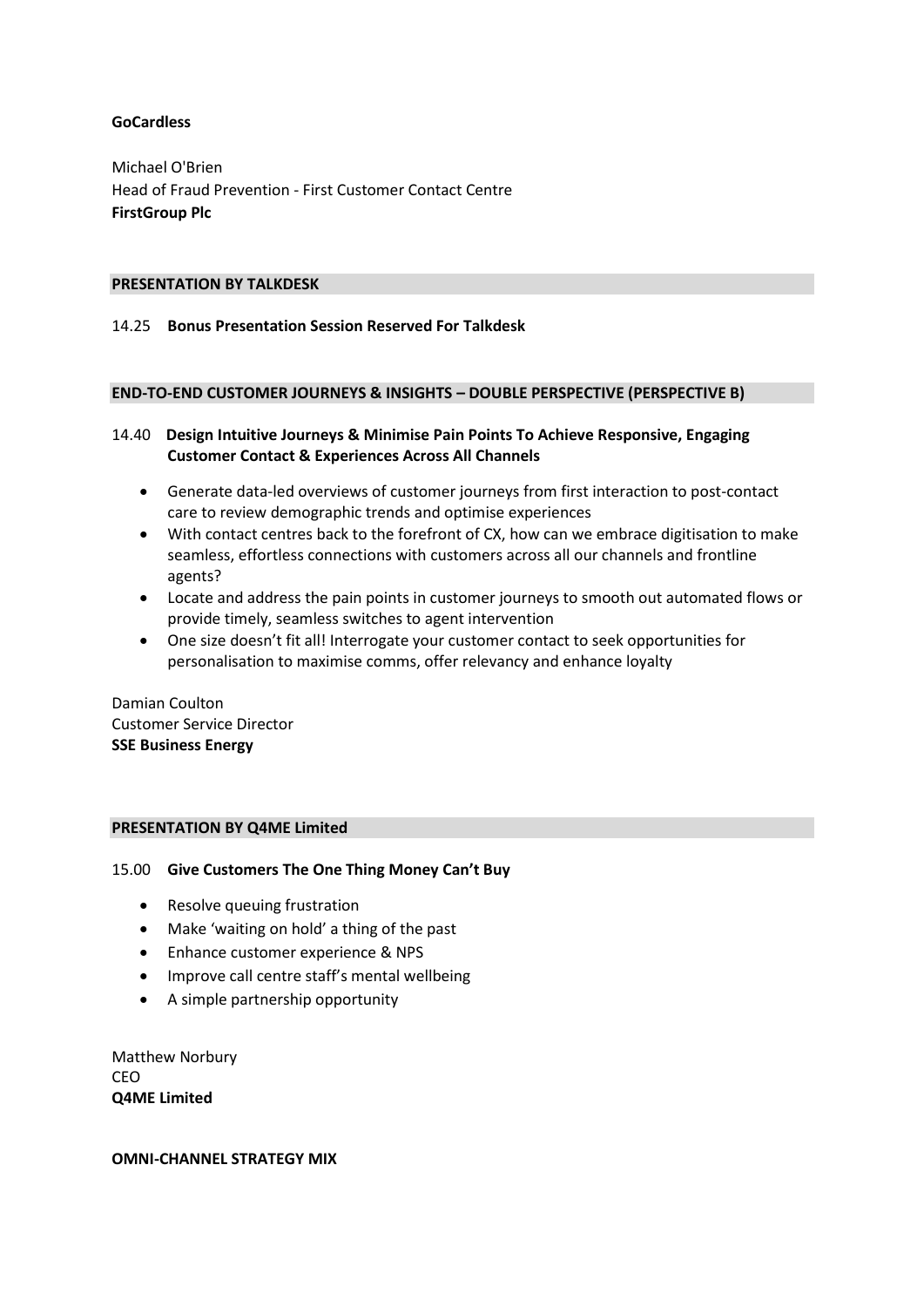# 15.15 **From Channel Proliferation To Strategic Pathways: Optimise & Match Channels To Customer Needs Effectively To Streamline Customer Success**

- Omni-channel doesn't mean every channel available! Slim down your channels for strategic, insight-led customer contact journeys which offer what customers really need, minimise channel switching and drive efficiencies
- How can we make effortless, seamless connections for our customers, and our people, across all channels?
- Create intuitive customer journeys guided by what the customer needs, not only how the business wants to interact with them
- Blend technologies such as chatbots and voice recognition to reduce triage time with switching seamlessly to agent intervention where needed, and resolve queries painlessly

Giovanni Gelape (or Colleague – TBC) Global Operations Director - Acquistion & Customer Service **BNP Paribas Personal Finance**

## **AFTERNOON BREAK**

# 15.35 **Afternoon Refreshment Break With Informal Networking**

# **OPERATIONAL EFFICIENCIES**

# 16.05 **Constantly & Consistently Deliver More & Better With Less: Tactics Which Identify Waste & Inefficiencies & Spark Change To Increase Operational Efficiencies**

- From tech to staff… strengthen operations to build business continuity and resilience into the contact centre function for unshakable customer services
- Strategically develop dashboards for at-a-glance contact centre management overviews which identify operational inefficiencies and potential savings within the current contact centre framework
- Embrace the right technology and RPA for your contact centre to replicate and accelerate processes and save time, resources, and effort
- Pressure-test your technology to ensure that it stands up to high customer demand, staffing gaps and new digital upgrades
- We can and have responded to drastic change! How can we learn from this to make continuous improvement part of day-to-day life and develop forward-thinking mindsets?

Richard Murray Global Customer Services Director **Cambridge University Press & Assessment**

## **CONTACT CENTRES EVOLUTION**

16.25 **From Tech To Agents, From Infrastructure To Customer Demands: What Are The Building Blocks For The Contact Centre Of Tomorrow?**